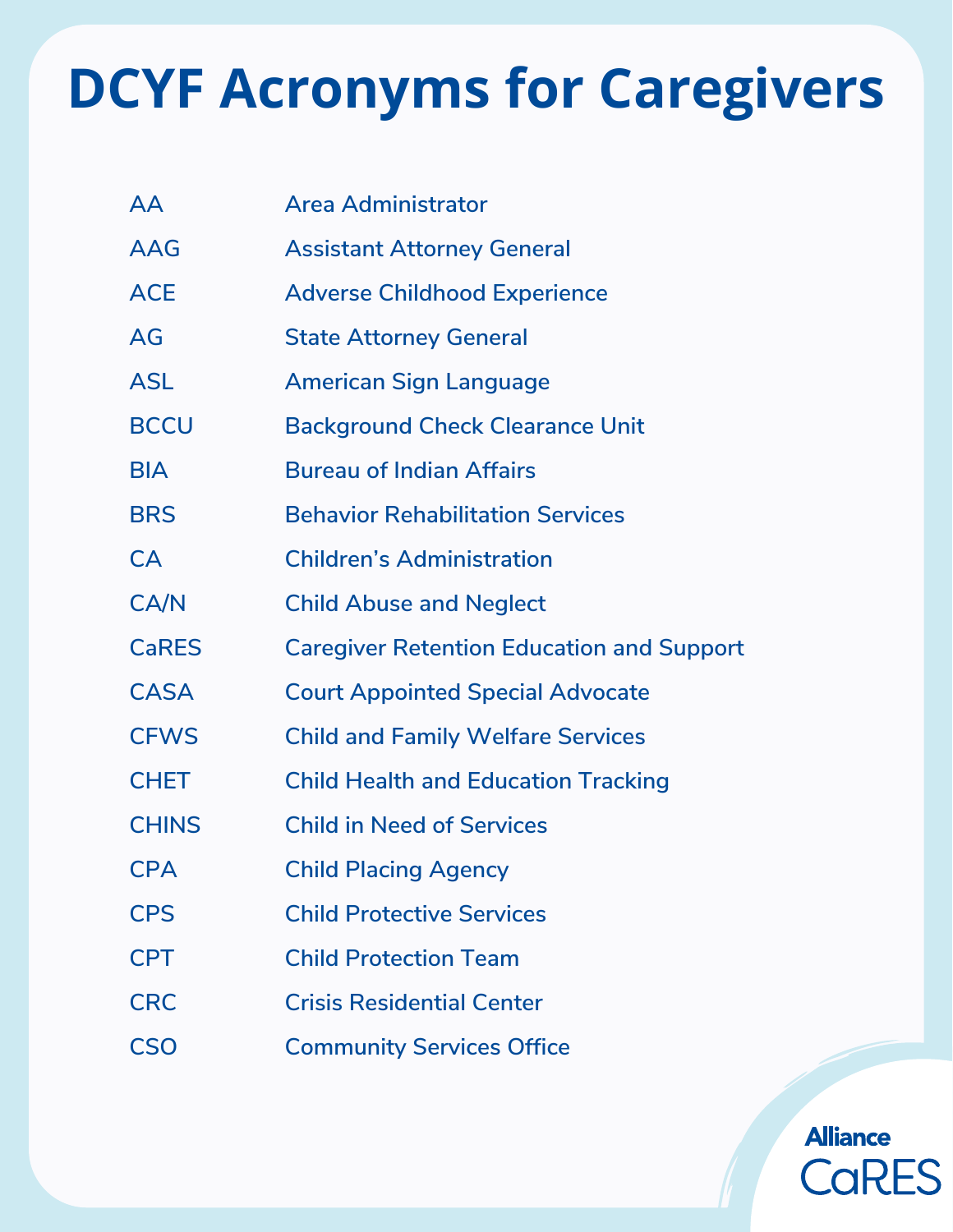| <b>DCYF</b>  | Department of Children, Youth, and Families                     |
|--------------|-----------------------------------------------------------------|
| DD           | <b>Developmentally Disabled</b>                                 |
| <b>DDD</b>   | <b>Division of Developmental Disabilities</b>                   |
| <b>DEL</b>   | <b>Department of Early Learning</b>                             |
| <b>DLR</b>   | <b>Division of Licensed Resources</b>                           |
| <b>DOC</b>   | <b>Department of Corrections</b>                                |
| <b>DOH</b>   | <b>Department of Health</b>                                     |
| <b>DSHS</b>  | <b>Department of Social and Health Services</b>                 |
| <b>DVR</b>   | <b>DSHS Division of Vocational Rehabilitation</b>               |
| <b>ECP</b>   | <b>Exceptional Cost Plan</b>                                    |
| <b>EFC</b>   | <b>Extended Foster Care</b>                                     |
| <b>EPSDT</b> | <b>Early and Periodic Screening, Diagnosis, &amp; Treatment</b> |
| <b>FAR</b>   | <b>Family Assessment Response</b>                               |
| <b>FCAP</b>  | <b>Foster Care Assessment Program</b>                           |
| <b>FPAWS</b> | <b>Foster Parents Association of Washington State</b>           |
| <b>FPS</b>   | <b>Family Preservation Services</b>                             |
| <b>FRS</b>   | <b>Family Reconciliation Services</b>                           |
| <b>FTDM</b>  | <b>Family Team Decision Making Meeting</b>                      |
| <b>FWB</b>   | <b>Fostering Well Being</b>                                     |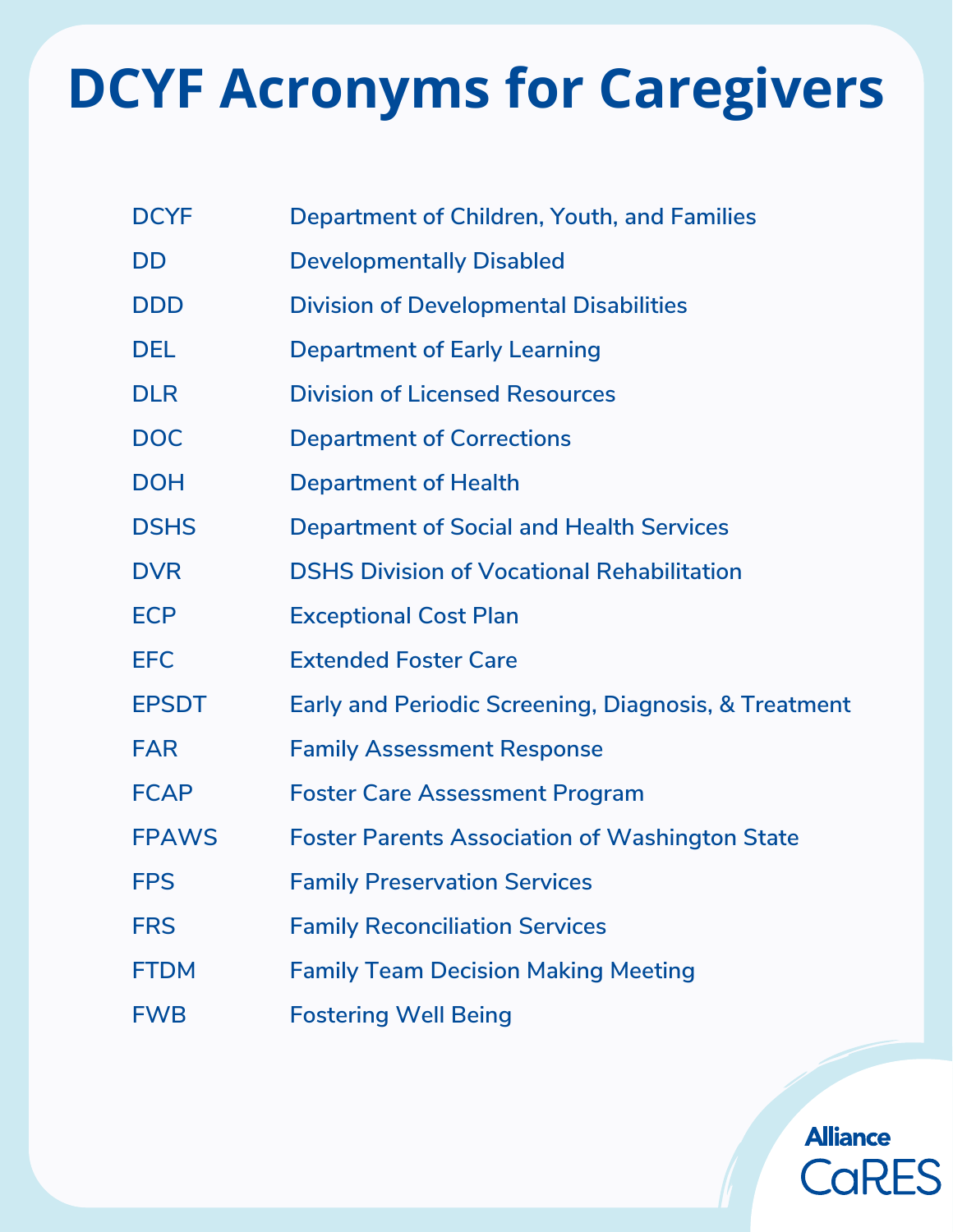| <b>GAL</b>   | <b>Guardian Ad Litem</b>                                     |
|--------------|--------------------------------------------------------------|
| <b>ICAMA</b> | <b>Interstate Compact on Adoption and Medical Assistance</b> |
| <b>ICPC</b>  | Interstate Compact on the Placement of Children              |
| <b>ICW</b>   | <b>Indian Child Welfare</b>                                  |
| <b>ICWA</b>  | <b>Indian Child Welfare Act of 1978</b>                      |
| <b>IEP</b>   | <b>Individualized Education Plan</b>                         |
| <b>IEPA</b>  | <b>Inter-Ethnic Placement Act</b>                            |
| <b>IFPS</b>  | <b>Intensive Family Preservation Services (HomeBuilders)</b> |
| <b>ILP</b>   | <b>Independent Living Program</b>                            |
| <b>ILS</b>   | <b>Independent Living Skills</b>                             |
| JRA          | <b>Juvenile Rehabilitation Administration</b>                |
| <b>MEPA</b>  | Multi-Ethnic Placement Act (42 USC 5115a)                    |
| <b>MLR</b>   | <b>Minimum Licensing Requirements</b>                        |
| <b>MOU</b>   | <b>Memorandum of Understanding</b>                           |
| <b>MPC</b>   | <b>Medicaid Personal Care</b>                                |
| <b>MS</b>    | <b>Mail Stop</b>                                             |
| <b>NCIC</b>  | <b>National Crime Information Center</b>                     |
| <b>NWAE</b>  | <b>Northwest Adoption Exchange</b>                           |
| <b>OFCL</b>  | <b>Office of Foster Care Licensing</b>                       |
| <b>OPD</b>   | <b>Office of Public Defense</b>                              |